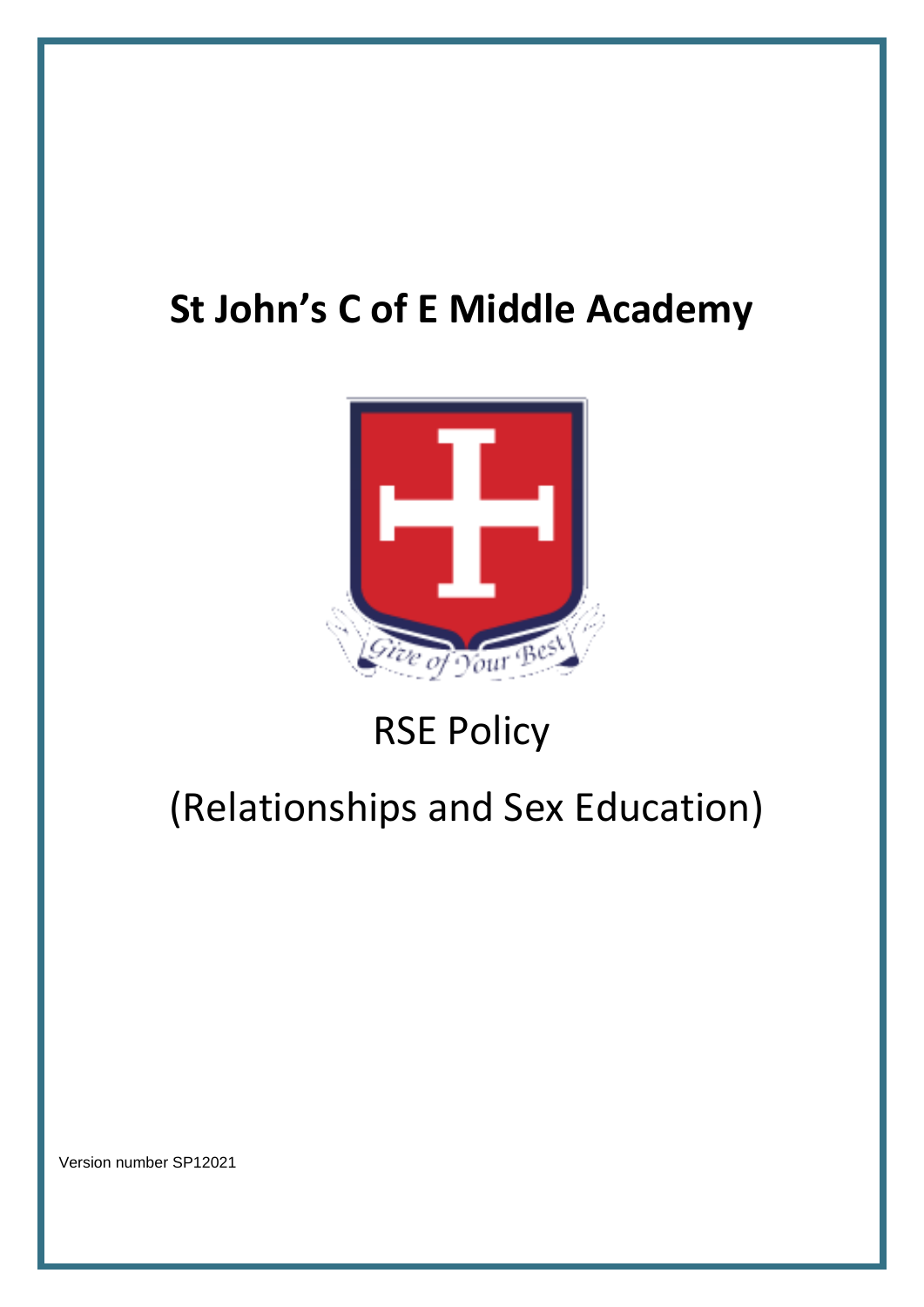

St John's C of E Middle Academy

## RSE Policy

# (Relationships and Sex Education)

## Approved by Governors – January 2021

To be reviewed at least annually

Review Date: January 2021

Chair of Governors (Print): A.Lee

Chair of Governors (Signed): \_\_\_\_\_\_\_\_\_\_\_\_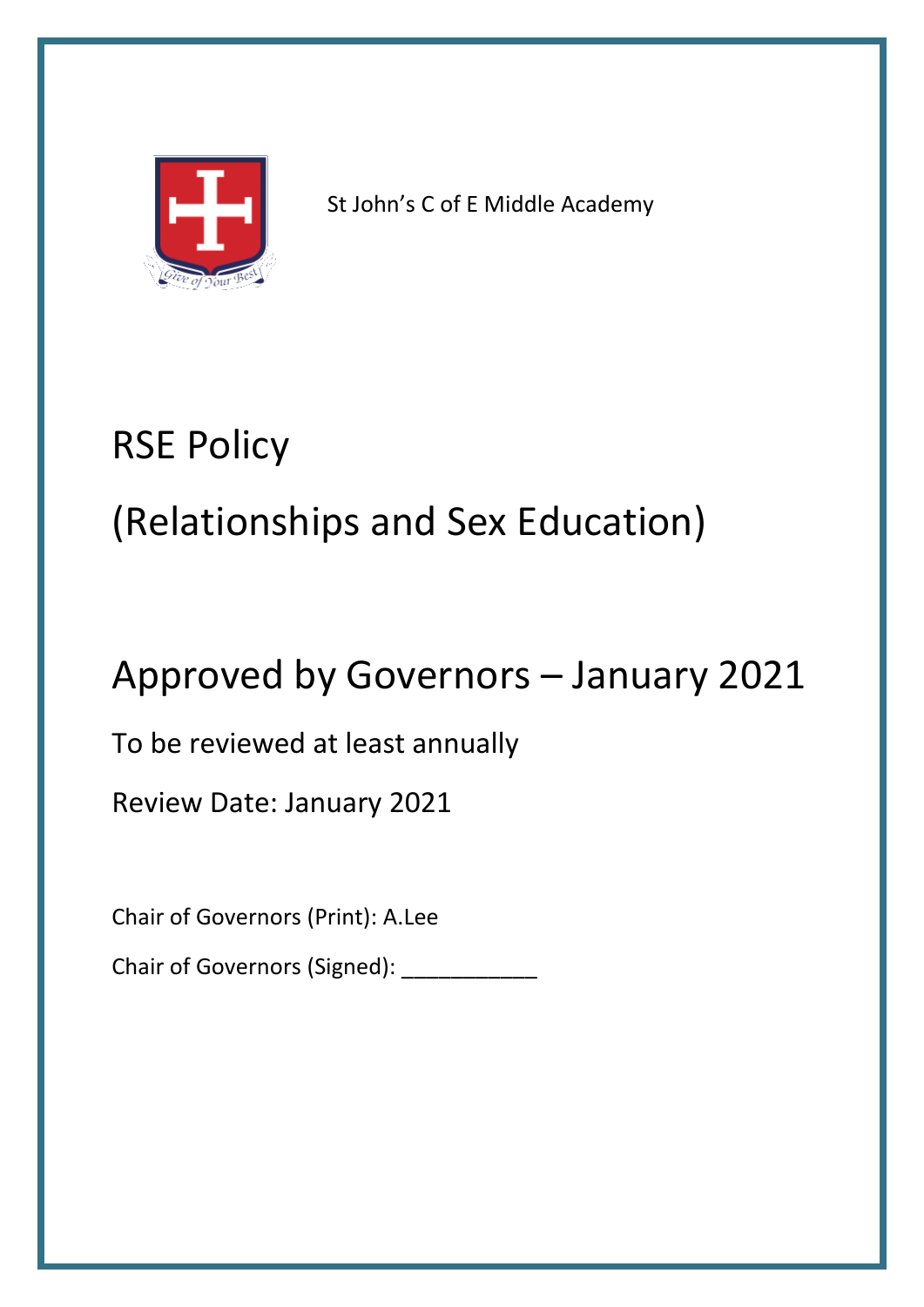Contents

| Statement: Safeguarding and Promoting the Welfare of Children |  |  |
|---------------------------------------------------------------|--|--|
| 1. Rationale and Ethos:                                       |  |  |
|                                                               |  |  |
| 2. Roles and Responsibilities                                 |  |  |
| 2.1 Governing Body                                            |  |  |
| 2.2 Head Teacher/Head of school                               |  |  |
| 2.3 PSHCE Lead                                                |  |  |
| 2.4 Staff                                                     |  |  |
| 2.5 Parents/Carers                                            |  |  |
| 3. Legislation                                                |  |  |
| 3.1 Organisation of RSE within the PSHCE Curriculum           |  |  |
|                                                               |  |  |
| 4. Safe and Effective Practice                                |  |  |
| 5. Safeguarding, reports of abuse and confidentiality         |  |  |
| 6. Engaging Stakeholders                                      |  |  |
| 7. Monitoring, Reporting and Evaluation                       |  |  |
| 8. RSE Policy Review                                          |  |  |
|                                                               |  |  |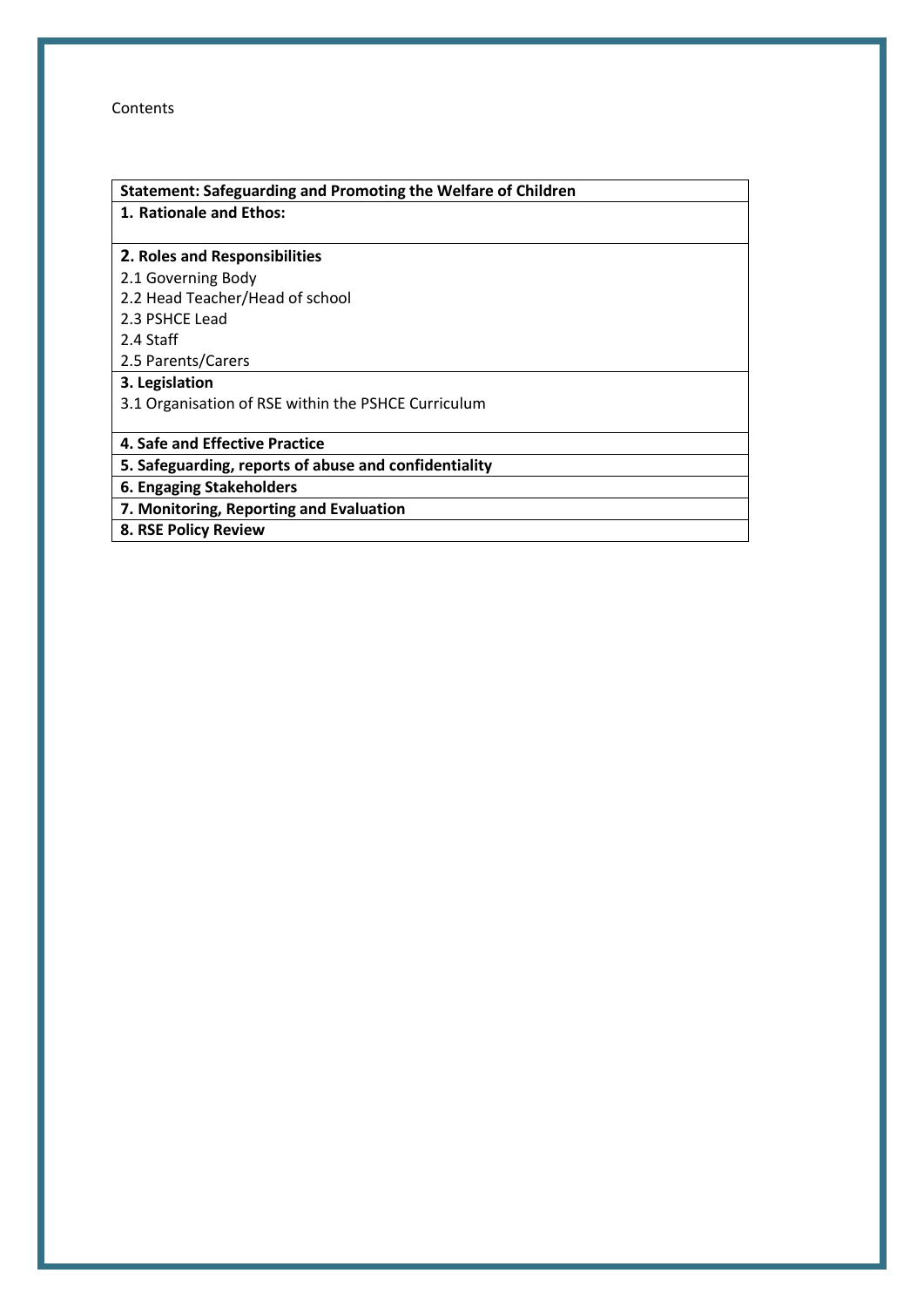### **Safeguarding and Promoting the Welfare of Children**

Section 175/157 of the Education Act 2002 places a duty on schools to make arrangements for its pupils and states that:

*"proprietors/governors of independent schools (which include Academies and Free schools) must make arrangements to safeguard and promote the welfare of pupils at the school."*

Working Together to Safeguard Children (HM Government 2018) requires all schools to follow the procedure for protecting children from abuse. This Positive Relationship (Behaviour and Rewards) Policy was written with reference to Keeping Children Safe in Education (September 2018) which defines safeguarding and promoting the welfare of children as:

- Protecting children from maltreatment
- preventing impairment of children's mental and physical health or development
- Ensuring that children grow up in circumstances consistent with the provision of safe and effective care; and
- Taking action to enable all children to have the best outcomes

Safeguarding children is consequently more than contributing to the protection of individual children and the school is committed to the development of policy and practice that supports children, and their families to be safe, be healthy, enjoy and achieve, contribute positively and achieve economic wellbeing.

St John's C of E Middle Academy strives to promote the welfare of our pupils by:

1. Creating and maintaining a safe learning environment

2. Identifying child welfare concerns and taking appropriate action

3. Using the curriculum to enable our children to develop keep safe strategies

4. Operating safe recruitment and selection procedures to prevent unsuitable people working with our children.

The school policies are designed to meet these needs and are available on request or via the school website. This policy applies mostly to points 1 and 3 above and reflects current legislation, accepted best practice and complies with government guidance.

At St John's C of E Middle Academy, we recognise the importance of promoting healthy friendships and relationships through the whole school Christian ethos, child protection, anti-bullying work and the RSE Policy. Positive relationships and being given the knowledge that they will need will encourage children to disclose any worries about their own safety or the safety of another pupil. Key messages about healthy relationships are taught to all pupils using age and stage appropriate language to explore topics such as friendships, appropriate touch, keeping safe, recognising and assessing risk and knowing how and where to get help when needed.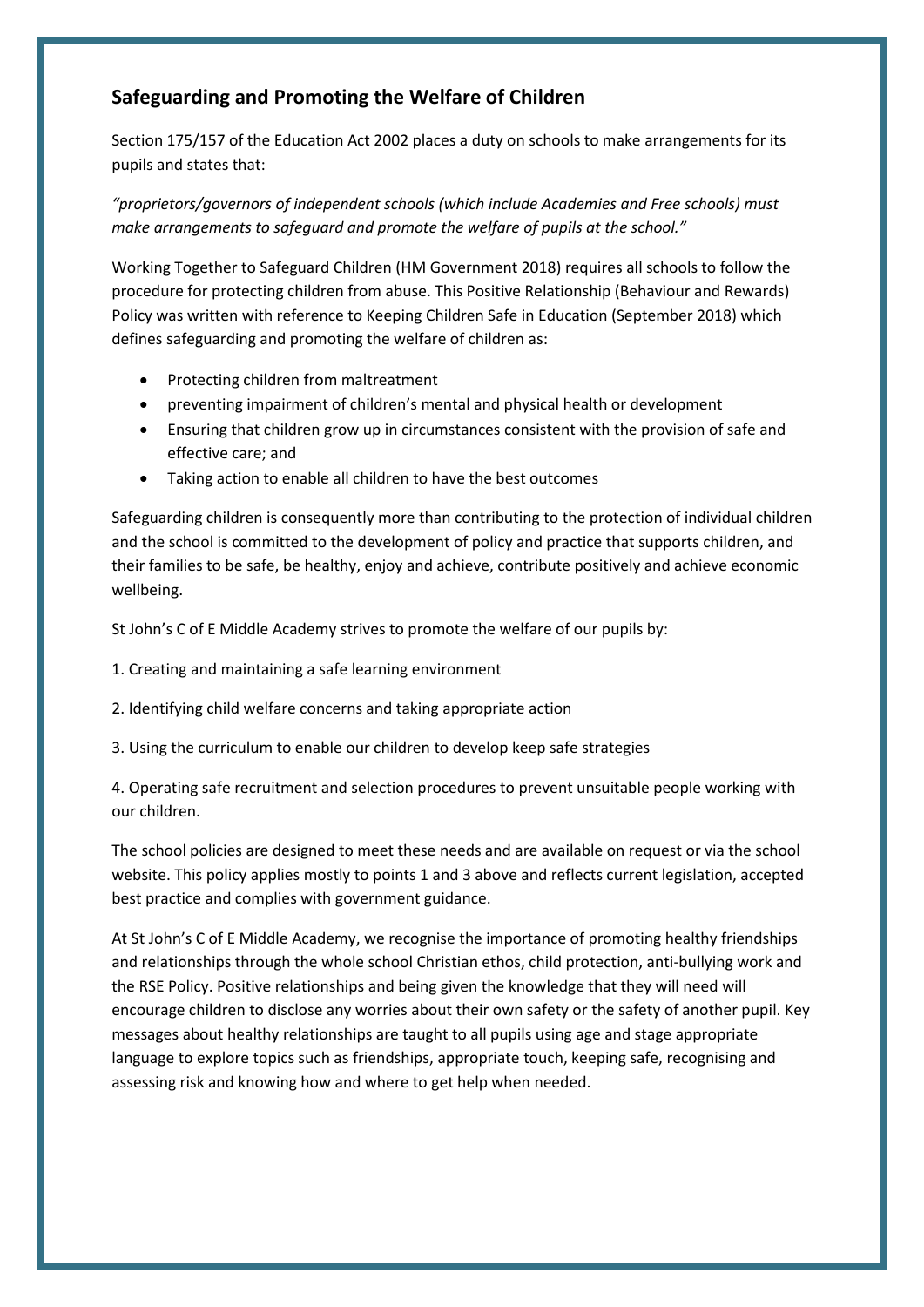### **1. Rationale and Ethos:**

We believe Relationship and Sex Education (RSE) is part of a lifelong learning about physical, moral and emotional development. At St John's, RSE is centred on personal safety, caring for others and building strong relationships. This is coupled with teaching students about the human body and its changes during puberty, including information about reproduction, control of fertility and sexual health, sexuality and sexual relationships.

Effective relationship and sex education is essential if young people are to make responsible and well informed decisions about their lives. We aim to inform pupils, presenting relevant facts in an objective and balanced manner. St John's C of E Middle Academy will help young people learn to respect themselves and others, enabling them to move with confidence through childhood and the beginning stages of adolescence, empowering them with the knowledge and confidence to prepare them for their journey to adulthood.

Intended outcomes for RSE at St John's will enable:

- Opportunities to clarify some of their attitudes towards friendships, sexuality and gender.
- Opportunities to discuss some moral issues hearing the points of view of others and respecting other peoples' decisions, rights and bodies.
- A chance to explore ideas about family, parenting and the ways in which people care for each other.
- A safe environment for pupils to understand their bodies and bodily functions.
- Provide information which is realistic and relevant, and which reinforces positive social norms.
- The promotion of positive mental wellbeing and self-perception.

In the PSHCE programme we select activities and resources which are age, experience, and culturally appropriate. Objective discussion of diversity in sexual orientation will be addressed in order to meet the needs of all students.

Teaching will reflect the society that we now live in, including ensuring that RSE fosters gender equality and LGBT+ equality by teaching about LGBT+ people, relationships and families.

#### **2. Roles and Responsibilities**

#### 2.1 **Governing Body**

#### **The Governing Body will ensure that:**

- The implementation of the RSE policy is monitored and a representative of the governing body is appointed who will be part of a working party that reviews the policy.
- The RSE policy is monitored on an annual basis and will give serious consideration to any comments from parents/carers about the RSE curriculum and keep a record of all such comments.
- The content, delivery and all materials related to RSE are in accordance with the school's ethos and enable the school to fulfil its legal obligation.

#### **2.2 Headteacher/Head of School**

#### **The Headteacher/Head of School will ensure that:**

• All staff and parents/carers are informed of the policy and that the policy is implemented effectively.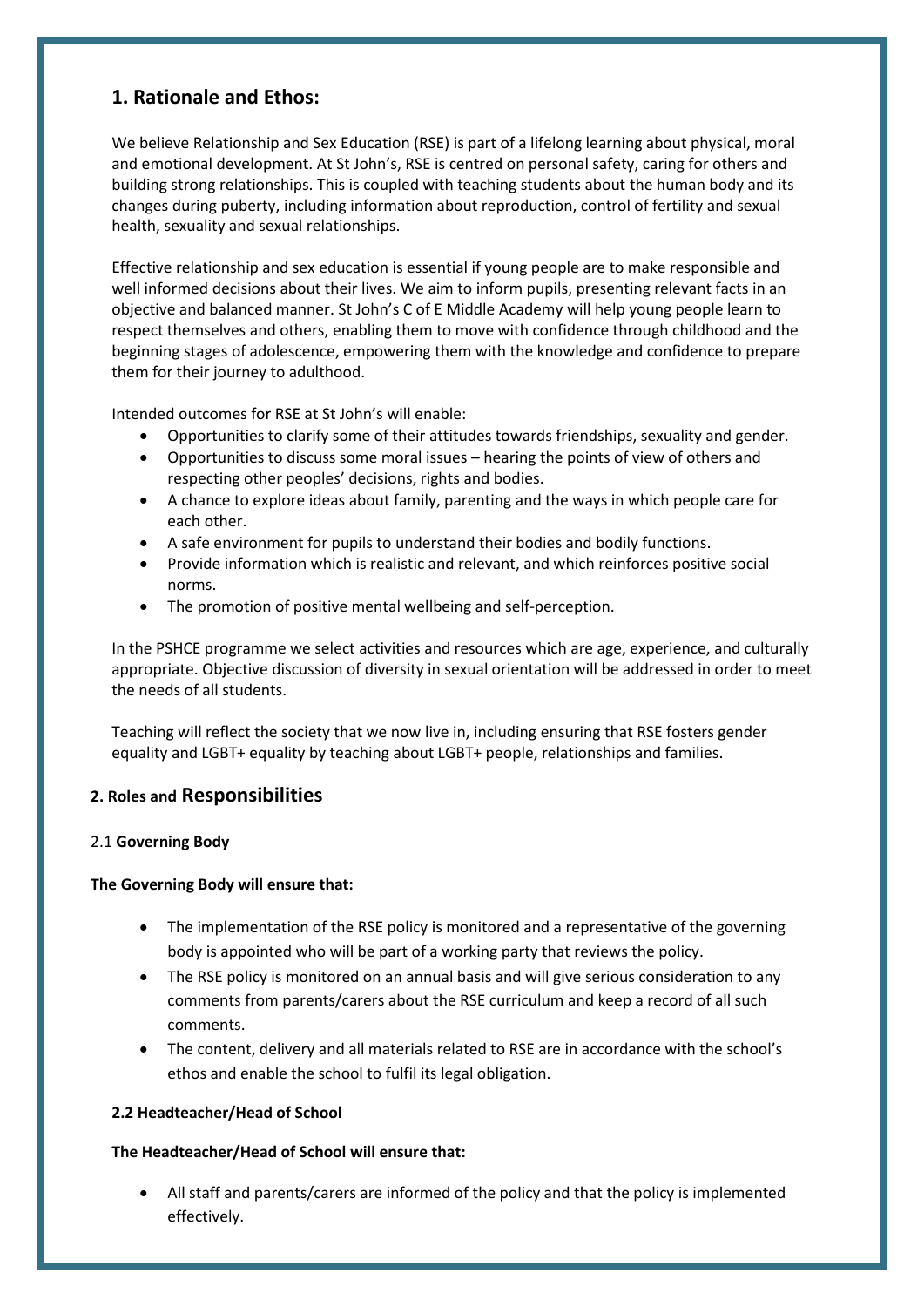- Members of staff are given sufficient training so that they can teach effectively and handle any difficult issues with sensitivity.
- *The school is compliant with the Equality Act 2010, under which sexual orientation and gender reassignment are amongst protected characteristics.*
- *The teaching of LGBT+ is embedded within programmes of study and not delivered as a stand-alone unit or lesson.*
- The teaching of RSE is monitored to ensure that it is delivered in ways that are accessible to all pupils.
- Liaison is made with all external agencies who work with pupils on the issues of RSE and ensure that they are aware of the school policy, and work within the framework.
- Clear information is available for parents/carers on the subject content.

#### **2.3 PSHCE Lead**

#### **The PSHE Lead will be ensure that:**

- All planning for the RSE curriculum across all 4 year groups will be provided, along with appropriate resources to deliver the programme.
- All training required by teaching staff will be provided, either personally or through LA/PSHE association.
- The teaching of RSE is monitored to ensure that it is delivered according to the RSE curriculum and programme of study (implementation).
- The impact of the RSE curriculum enables all pupils to achieve expected outcomes.
- Liaison within BMSLP will be undertaken to ensure best practice across the partnership.

#### **2.4 Staff**

#### **All staff will ensure that:**

- Ground rules are negotiated with the group before embarking on lessons of a sensitive nature, so that both the staff and pupils can work together in a supportive atmosphere in which all members can speak with confidence and without fear of embarrassment, anxiety or lack of respect.
- All pupils are offered the opportunity to explore ideas, situations and feelings in an atmosphere of confidence, trust and support.
- All pupils understand the importance of equality, trust and respect.
- Their teaching is sensitive and age appropriate in approach and content.
- At all times, teaching will take place in the context of an explicit moral framework.
- All points of view they may express during the course of teaching RSE are unbiased and free from personal opinion.
- The teaching of RSE is delivered in ways that are accessible to all pupils.
- The emphasis of teaching RSE will always be the importance and understanding of personal relationships and the right of the individual to make informed choices.
- Issues of stereotyping, sexual equality, harassment, rights and legislation underpin the teaching of RSE.
- Where appropriate they direct pupils to seek advice and support from an appropriate agency or individual. It is inappropriate for staff to give pupils personal advice on matters of RSE.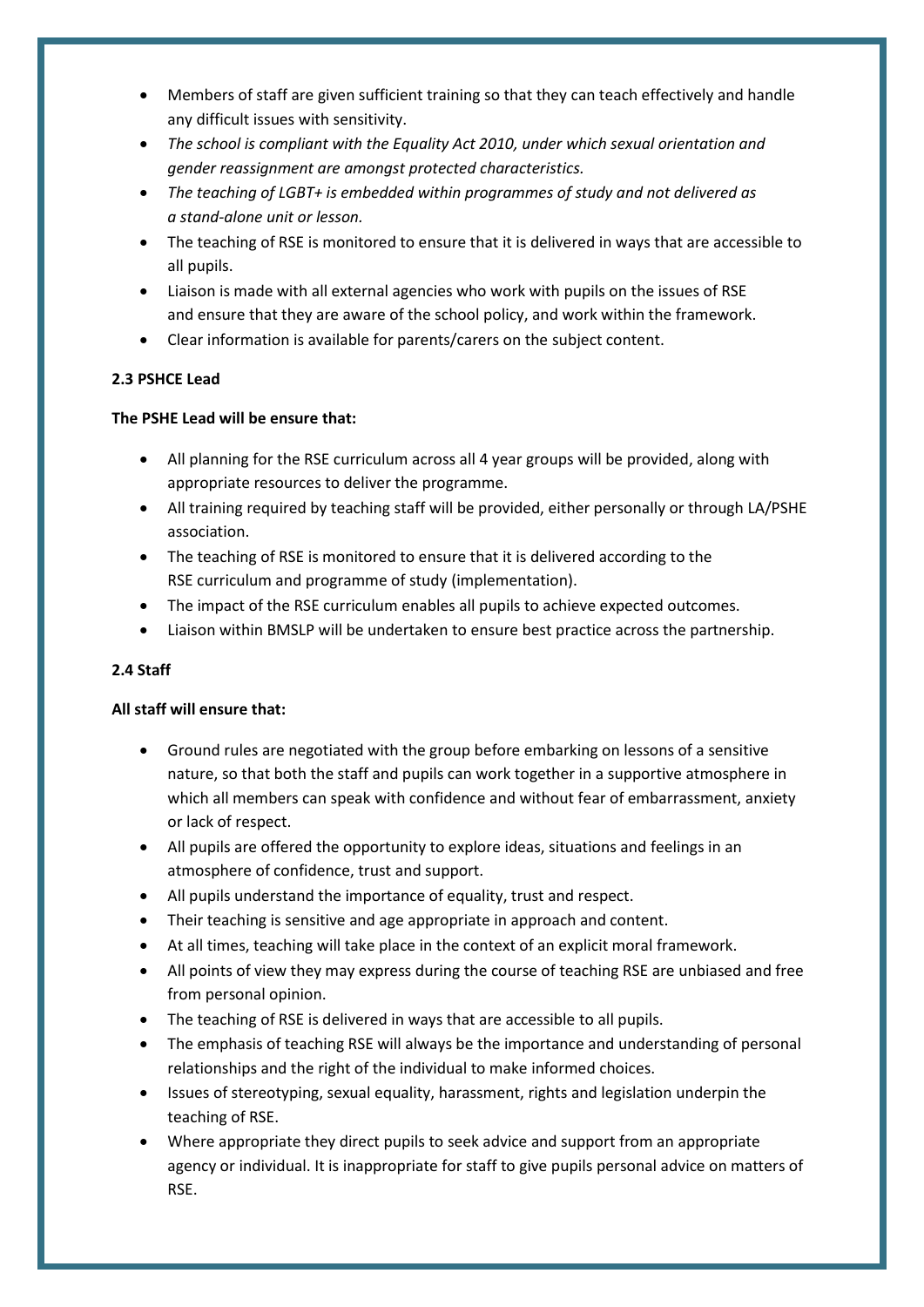- Where a pupil has made it known that they have embarked on a course of action likely to place them at risk, the member of staff will ensure that the pupil is aware of the implications of their behaviour/disclosure. The member of staff should refer any potential concerns to
- the Designated Safeguarding Lead.
- A level of mutual respect is upheld with pupils in regard to the personal, private lives and opinions of staff.

#### **2.5 Parents/Carers**

The School acknowledges the key role that parents/carers play in the development of their children's understanding about relationships. Parents/carers are the first educators of their children. They have the most significant influence in enabling their children to grow and mature and to form healthy relationships.

All Parents/Carers will be:

- Given every opportunity to understand the purpose and content of Relationships and Sex Education.
- Able to discuss any concerns directly with the school.
- Encouraged to support the school in delivering this sensitive and statutory part of the curriculum and be open to discuss lesson content with their children.

#### **3. Legislation**

We are required to teach RSE as part of the introduction of compulsory relationships and sex education (RSE) and health education in schools from September 2020. The legislation introduces three new statutory subjects: Relationships Education for primary; Relationships and Sex Education for secondary; and, Health Education for both. These subjects will be part of the basic school curriculum not the National Curriculum and will be statutory in all schools. It is mandatory for all schools to have a written policy for Relationships Education and RSE. The policy must be made available to parents and others. Schools must provide a copy of the policy free of charge to anyone who asks for one and are required to publish the policy on the school website.

Documents that inform the school's RSE policy include:

- Education Act (1996)
- Learning and Skills Act (2000)
- Education and Inspections Act (2006)
- Equality Act (2010),
- Supplementary Guidance RSE for the 21st century (2014)
- Keeping children safe in education Statutory safeguarding guidance (2016)
- Children and Social Work Act (2017)

Parents will retain the right to withdraw their child from sex education at primary and secondary up until 3 terms before a child's 16th birthday when the child can choose to opt in. There will be no right to withdraw from Relationships Education.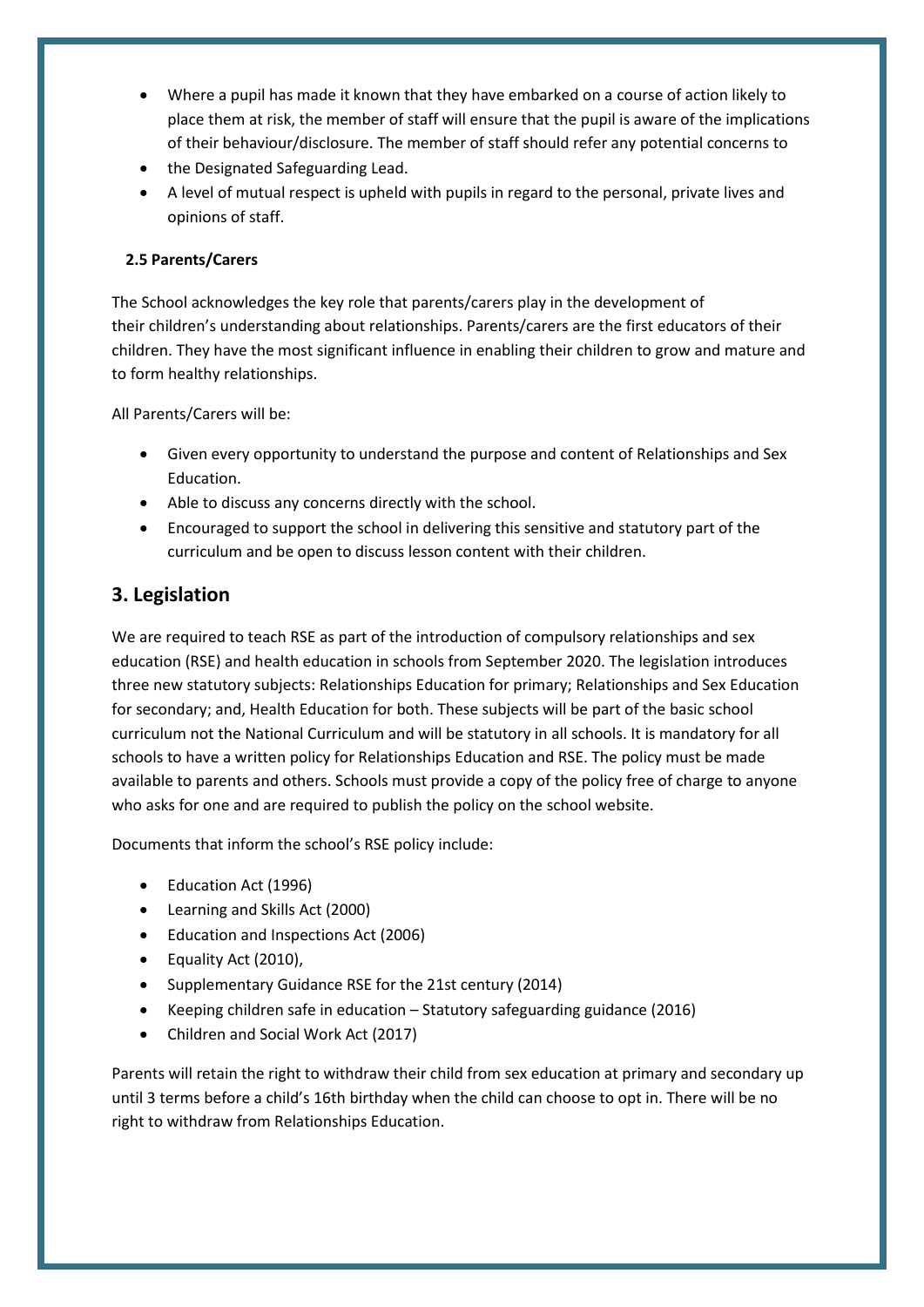#### **3.1 Organisation of RSE within the PSHCE Curriculum**

PSHCE at St. John's is a planned programme of learning through which children and young people acquire the knowledge, understanding and skills they need to manage their lives. As part of a whole school approach, PSHCE develops the qualities and attributes pupils need to thrive as individuals, family members and members of society.

Citizenship education is about enabling people to make their own decisions and to take responsibility for their own lives and their communities.

Pupil's successes in PSCHE are highlighted through certificates, praise postcards and other key responsibilities they are given within school. To enhance the curriculum we have many opportunities including visiting speakers, an annual Mock Trial Competition and the school support various charities within the community.

At St John's PSHCE is an integral part of the Spiritual and Social Education (SSE) Department.

Currently the following areas are covered: This is an adapted version to address missed curriculum due to Covid 19 School closures and to ensure that all pupils receive teaching of the Key Learning Objectives by the end of Summer 2021.

| Colour Code                                             |                      |                                                                |  |                                                                 |  |  |
|---------------------------------------------------------|----------------------|----------------------------------------------------------------|--|-----------------------------------------------------------------|--|--|
| <b>Health and Wellbeing</b>                             | <b>Relationships</b> |                                                                |  | The Wider World                                                 |  |  |
|                                                         |                      |                                                                |  |                                                                 |  |  |
| <b>Year 5</b>                                           |                      |                                                                |  |                                                                 |  |  |
| <b>Autumn</b>                                           |                      | <b>Spring</b>                                                  |  | <b>Summer</b>                                                   |  |  |
| Taking care of mental health and<br>emotional wellbeing |                      | <b>Managing Stress</b>                                         |  | Drugs common to everyday life                                   |  |  |
| Managing challenges                                     |                      | Acceptable and unacceptable<br>contact                         |  | Legal and Illegal drugs and managing<br>influences and pressure |  |  |
| Seeking support for themselves and<br>others            |                      | Keeping safe online                                            |  | Risks and effects of alcohol and<br>smoking                     |  |  |
| Mutual respect/Self Esteem                              |                      | <b>Healthy Relationships and</b><br>different family dynamics. |  | Menstrual wellbeing                                             |  |  |
| Sharing points of view                                  |                      | The role of the banks                                          |  | Managing the changes of puberty                                 |  |  |
| <b>Stereotypes</b>                                      |                      | <b>Exploring money decisions</b>                               |  | Importance of Personal Hygiene and<br>sleep                     |  |  |
| Types of bullying and how to get help                   |                      | <b>Successful Budgeting</b>                                    |  | Managing emotions and feelings                                  |  |  |
| <b>Discrimination</b>                                   |                      |                                                                |  | Managing Risk and making<br>healthy choices                     |  |  |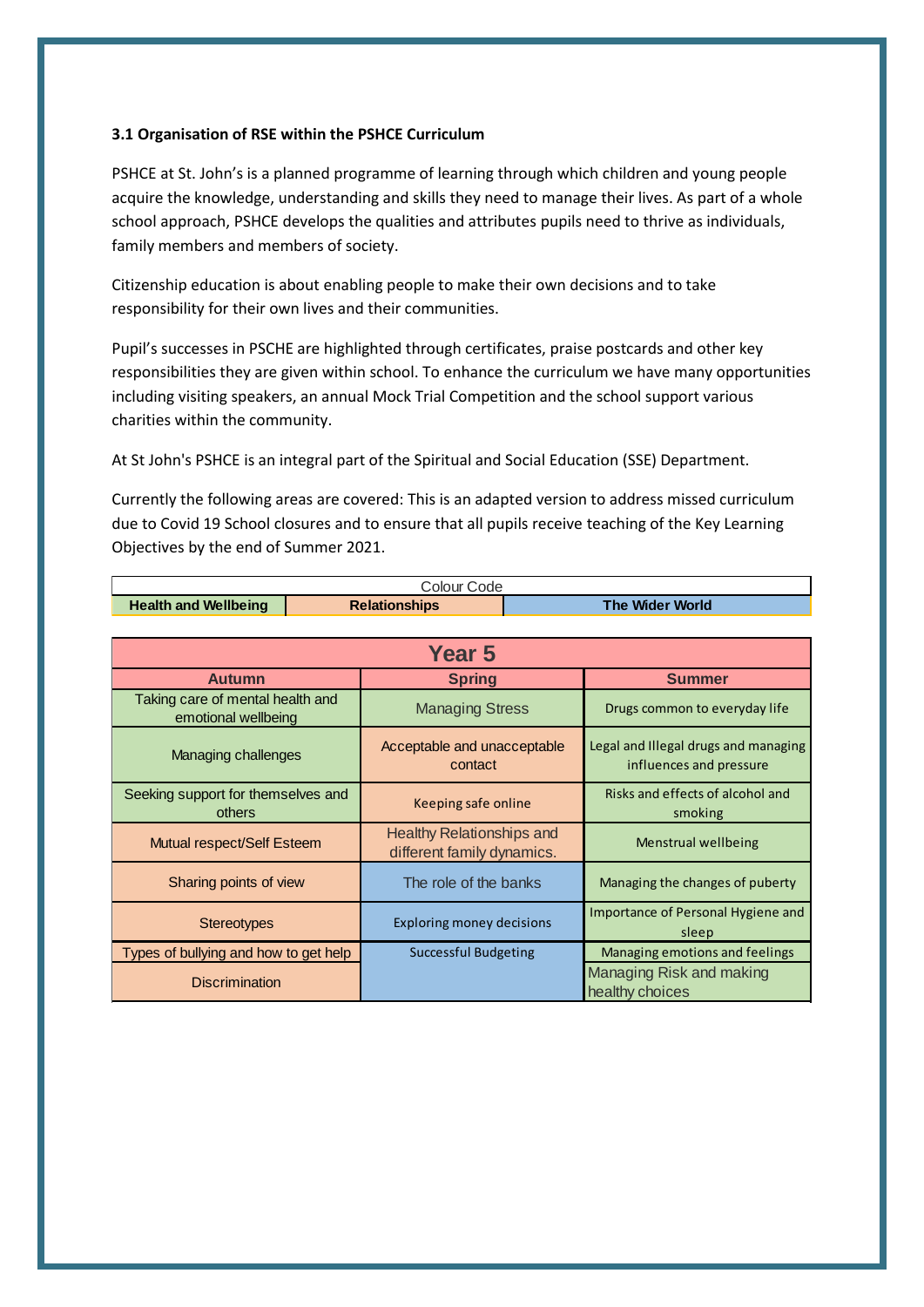| Year <sub>6</sub>                 |                                                          |                                                          |  |  |
|-----------------------------------|----------------------------------------------------------|----------------------------------------------------------|--|--|
| <b>Autumn</b>                     | <b>Spring</b>                                            | <b>Summer</b>                                            |  |  |
| <b>Emotional Health</b>           | Opportunities to connect online                          | Making informed choices regarding a healthy<br>lifestyle |  |  |
| <b>Building Resilience</b>        | The nature of online only friendships                    | Drugs common to everyday life                            |  |  |
| <b>Coping Strategies</b>          | Reporting harmful content and<br>contact                 | Risks and effects of alcohol and smoking                 |  |  |
| What contributes to who we<br>are | Staying safe online                                      | Menstrual wellbeing                                      |  |  |
| Personal strengths                | How data is shared and used online                       | Managing the changes of puberty                          |  |  |
| Interests                         | Evaluating reliability of sources                        | Developing independence                                  |  |  |
| Setting goals                     | Misinformation and targeted<br>information               | How a baby is made                                       |  |  |
| Managing setbacks                 | Choosing age-appropriate TV, games<br>and online content |                                                          |  |  |
|                                   | Influences relating to gambling                          |                                                          |  |  |

| Year <sub>7</sub>                          |                                                  |                                                                        |  |  |
|--------------------------------------------|--------------------------------------------------|------------------------------------------------------------------------|--|--|
| <b>Autumn</b>                              | <b>Spring</b>                                    | <b>Summer</b>                                                          |  |  |
| Dealing with feelings                      | Influence and risks relating to<br>substance use | Healthy and positive relationships including intimate<br>relationships |  |  |
| <b>Healthy Coping Strategies</b>           | <b>Promoting Emotional wellbeing</b>             | Expectations and stereotypes in relationships                          |  |  |
| Physically and mentally healthy lifestyles | Sexting                                          | Managing strong feelings                                               |  |  |
| Healthy sleep habits                       | Recognising the importance of<br>managing money  | The concept of consent                                                 |  |  |
| <b>Managing stress</b>                     | Value for money                                  | Respectful relationships and conflict resolution,<br>including online  |  |  |
| Cyberbullying                              | Financial challenge management                   | Equality, diversity and tackling prejudice;                            |  |  |
| Self Esteem and Body Image                 | Understanding and avoiding fraud                 | Bullying, including online                                             |  |  |
| <b>Challenging Stereotypes</b>             |                                                  |                                                                        |  |  |

| Year <sub>8</sub>                                           |                                            |                                                                        |  |  |
|-------------------------------------------------------------|--------------------------------------------|------------------------------------------------------------------------|--|--|
| <b>Autumn</b>                                               | <b>Spring</b>                              | <b>Summer</b>                                                          |  |  |
| Attitudes to mental health<br>and emotional wellbeing       | First aid including CPR and                | Healthy and positive relationships including intimate<br>relationships |  |  |
| Healthy and unhealthy<br>coping strategies                  | defibrillator use                          | Expectations and stereotypes in relationships                          |  |  |
| Seeking support for<br>themselves and others                | Personal safety including travel<br>safety | Managing strong feelings                                               |  |  |
| Managing social influence                                   | Body image                                 | Stereotypes and expectations of gender roles                           |  |  |
| Peer pressure and peer<br>approval                          | Digital resilience                         | behaviour and intimacy                                                 |  |  |
| <b>Strategies to manage</b><br>pressure to conform within a | Personal strengths                         | Consent in intimate situations                                         |  |  |
| group and in relation to<br>substance use.                  | Celebrating successes and setting<br>goals | Introduction to contraception and sexual health.                       |  |  |
|                                                             | Moving on to a new school                  |                                                                        |  |  |
|                                                             | Managing change                            |                                                                        |  |  |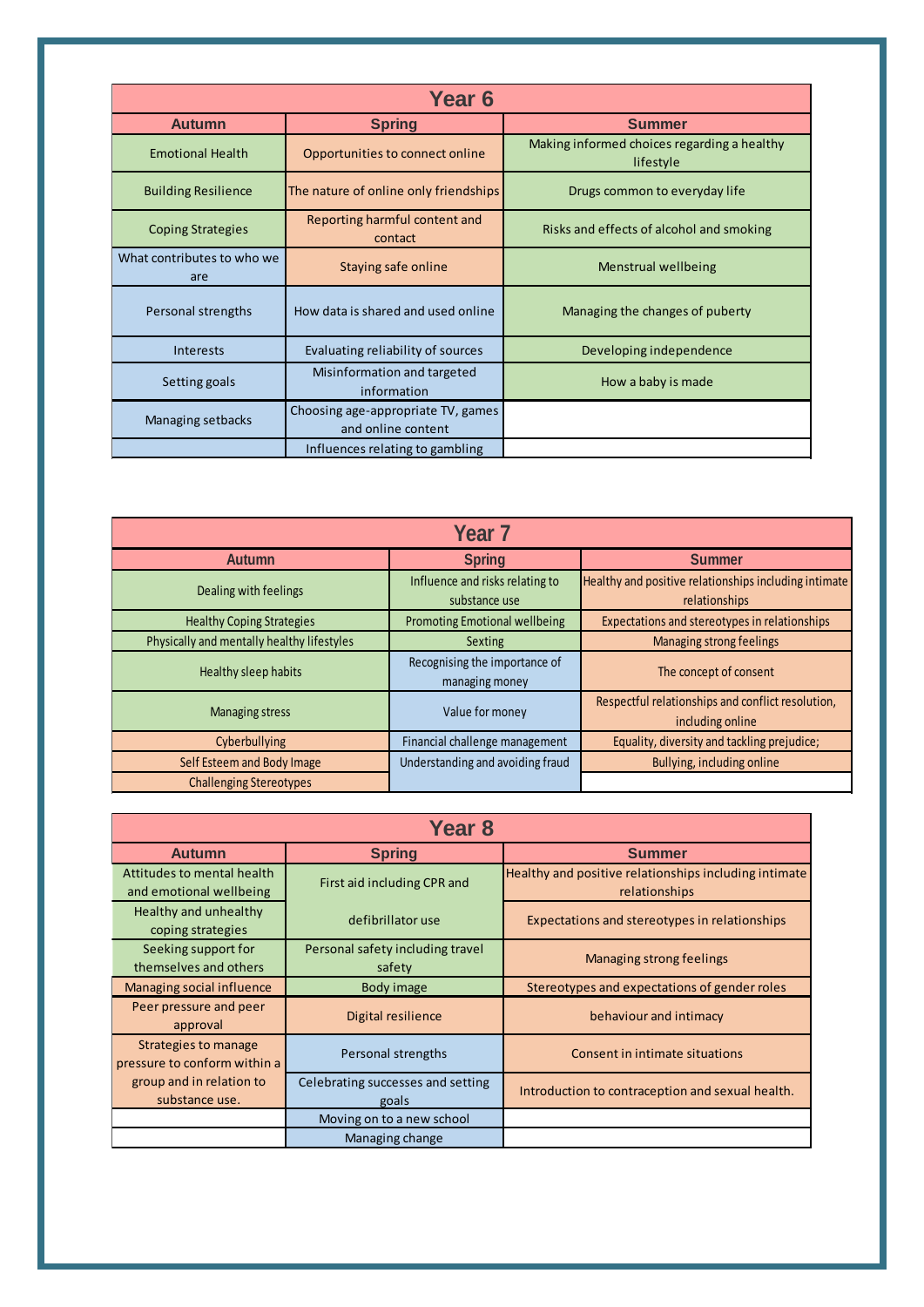### **4. Safe and Effective Practice**

#### **4.1 What kind of language will be considered acceptable and appropriate for use in RSE lessons?**

#### **Staff will:**

- Use the correct terms for all body parts
- Use clear, unequivocal language in an objective manner
- Discuss what 'slang' words mean and say that some could be offensive.

Staff will use their judgement in discussion depending on understanding and maturity level of learners.

Using the correct terminology will make it clear that everybody uses common words and avoids prejudiced or offensive language. Teachers are guided and supported with the appropriate terminology by the PSHCE scheme. Lessons contain a variety of teaching methods and strategies that encourage interaction, involvement and questioning: working individually, in pairs and groups; discussions; role play; prioritising; quizzes; research; case studies; games; circle time; visiting speakers.

Boundaries for discussion and confidentiality are discussed before the lessons begin. Each class/group establishes ground rules, explaining how they would like everyone to behave in order to learn. Distancing techniques (e.g. role play, third person case studies and an anonymous question box) are used when teaching sensitive issues.

#### Inclusion:

All children and young people, whatever their experience, background or identity are entitled to good quality RSE that helps them build a positive sense of self. Respect for themselves and each other is central to all teaching. The RSE programme and approach is inclusive of difference: gender identity, sexual orientation, ability, disability, ethnicity, culture, age, faith or belief or any other life experience. RSE lessons help pupils to explore discrimination, prejudice, bullying; aggressive behaviour and other unhealthy relationships. Teachers of RSE agree to work within the school's framework for RSE as described in this policy. Teacher's personal beliefs, values and attitudes will not affect their teaching of RSE.

#### Things to consider:

- Staff approach RSE sensitively, as pupils are all different, with different types of family.
- Staff encourage boys and girls to explore topics from different gender viewpoints and never assume that intimate relationships are between opposite sexes.
- RSE caters for all pupils and teachers and teaching materials are respectful of the rights of pupils with disabilities and how pupils choose to identify themselves.
- Links between RSE and the school's inclusion policy.

### **5. Safeguarding, reports of abuse and confidentiality**

The school recognises that at the heart of RSE, the focus is on keeping children safe, and acknowledges the significant role schools have in preventative education. In our school, we will allow children an open forum to discuss potentially sensitive issues. Such discussions can lead to increased safeguarding reports, as can effective RSE, which brings about an understanding of what is and is not appropriate in a relationship. Children will be made aware of the processes to enable them to raise their concerns or make a report and how any report will be handled. This will also include processes when they have a concern about a peer or friend.

In line with the document "Keeping Children Safe in Education" (KCSIE 2019), all staff are aware of what to do if a child tells them that they are being abused or neglected and will follow the school's safeguarding procedures immediately. Staff are also aware of the need to manage the requirement to maintain an appropriate level of confidentiality. This means only